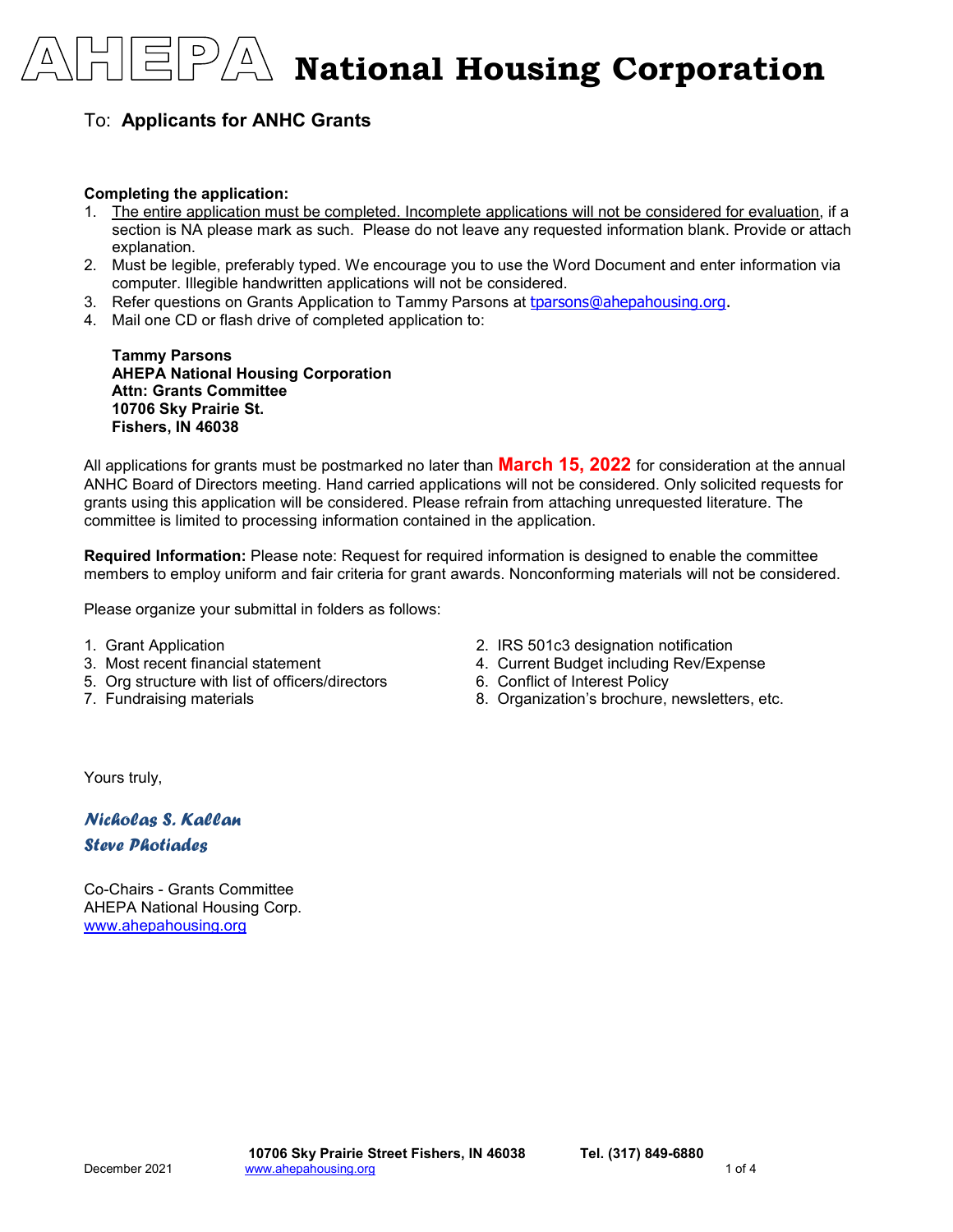

**12/8/2021 National Housing Corporation**

#### **Grant Applicant Name:**

| <b>Application Date</b>                                                                                                                                                                                                              |           |                        |  |      |                      |          |  |
|--------------------------------------------------------------------------------------------------------------------------------------------------------------------------------------------------------------------------------------|-----------|------------------------|--|------|----------------------|----------|--|
| Name of Organization                                                                                                                                                                                                                 |           |                        |  |      | Web site:            |          |  |
| TIN: (Federal ID #)                                                                                                                                                                                                                  |           |                        |  |      |                      |          |  |
| Organization address                                                                                                                                                                                                                 |           |                        |  |      |                      |          |  |
| City, State, Zip.                                                                                                                                                                                                                    |           |                        |  |      |                      |          |  |
| <b>Contact Person &amp; Title</b>                                                                                                                                                                                                    |           |                        |  |      |                      |          |  |
| <b>Address</b>                                                                                                                                                                                                                       |           |                        |  |      |                      |          |  |
|                                                                                                                                                                                                                                      |           |                        |  |      |                      |          |  |
| <b>Contact Phone &amp; Fax</b>                                                                                                                                                                                                       | Phone:    | Fax:                   |  |      | Email:               |          |  |
| IRS 501 c3 Approved?                                                                                                                                                                                                                 | Yes:      | No:                    |  |      | Date founded:        |          |  |
| Do you file an IRS                                                                                                                                                                                                                   | Yes:      | No:                    |  |      | Date of last filing: |          |  |
| 990?                                                                                                                                                                                                                                 |           |                        |  |      |                      |          |  |
| Do you conduct an independent audit?<br>Date of last audit:                                                                                                                                                                          |           |                        |  |      |                      |          |  |
| Of the Following, which best describes your primary services? If more than one, prioritize<br>(1= most important).                                                                                                                   |           |                        |  |      |                      |          |  |
| Economic                                                                                                                                                                                                                             | Education | <b>Family Services</b> |  |      | Medical / Health     | Cultural |  |
| Development<br>$\Box$                                                                                                                                                                                                                |           |                        |  | Care |                      |          |  |
| Other (explain or attach details)                                                                                                                                                                                                    |           |                        |  |      |                      |          |  |
|                                                                                                                                                                                                                                      |           |                        |  |      |                      |          |  |
| Grant Amount Requested: Cambridge Contract Contract Contract Contract Contract Contract Contract Contract Contract Contract Contract Contract Contract Contract Contract Contract Contract Contract Contract Contract Contract<br>1) |           |                        |  |      |                      |          |  |
| 2)                                                                                                                                                                                                                                   |           |                        |  |      |                      |          |  |
| Program Description:<br>3)                                                                                                                                                                                                           |           |                        |  |      |                      |          |  |

4) Are there conditions required to receive program services? Explain.

5) Are there any restrictions on who can receive program services or benefits? Explain.

6) How would funds be used if received a grant from ANHC?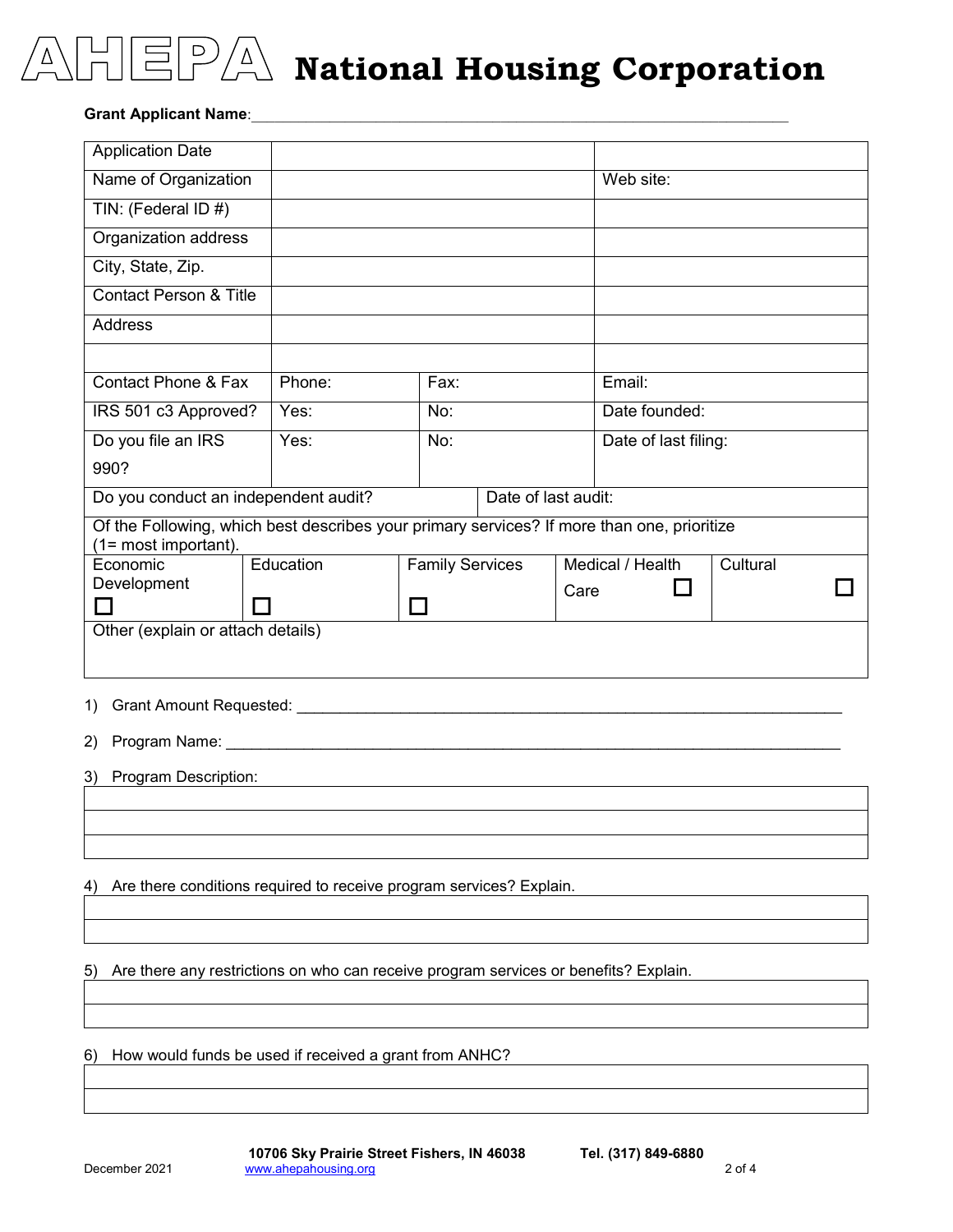## $\overline{C}$ **12/8/2021 National Housing Corporation**

7) Describe arrangement or affiliations you have with other organizations for the program(s) you are requesting a grant. (Attach additional sheets as needed).

| Name of organization         |  |
|------------------------------|--|
| <b>Nature of cooperation</b> |  |
| Length of relationship       |  |
| Describe any shared          |  |
| financial responsibility     |  |

8) How are officers and members selected?

### 9) What is the board's primary role?

10) Are any of the board members compensated by the organization? If yes, please list who and how much.

| 11) How often does board meet? |             |               |                       |  |
|--------------------------------|-------------|---------------|-----------------------|--|
| Monthly?                       | ิ uarterl∨′ | 3emiannually? | Annually <sup>2</sup> |  |
|                                |             |               |                       |  |

12) List Financial Institution References: Provide contact person and phone #.

|  |  | 13) Have any legal judgments and or liens been made against your organization? Yes? (Explain) No? |  | $\Box$ |
|--|--|---------------------------------------------------------------------------------------------------|--|--------|
|  |  |                                                                                                   |  |        |

\_\_\_\_\_\_\_\_\_\_\_\_\_\_\_\_\_\_\_\_\_\_\_\_\_\_\_\_\_\_\_\_\_\_\_\_\_\_\_\_\_\_\_\_\_\_\_\_\_\_\_\_\_\_\_\_\_\_\_\_\_\_\_\_\_\_\_\_\_\_\_\_\_\_\_\_\_\_\_\_\_\_\_\_\_\_\_\_\_ \_\_\_\_\_\_\_\_\_\_\_\_\_\_\_\_\_\_\_\_\_\_\_\_\_\_\_\_\_\_\_\_\_\_\_\_\_\_\_\_\_\_\_\_\_\_\_\_\_\_\_\_\_\_\_\_\_\_\_\_\_\_\_\_\_\_\_\_\_\_\_\_\_\_\_\_\_\_\_\_\_\_\_\_\_\_\_\_\_ \_\_\_\_\_\_\_\_\_\_\_\_\_\_\_\_\_\_\_\_\_\_\_\_\_\_\_\_\_\_\_\_\_\_\_\_\_\_\_\_\_\_\_\_\_\_\_\_\_\_\_\_\_\_\_\_\_\_\_\_\_\_\_\_\_\_\_\_\_\_\_\_\_\_\_\_\_\_\_\_\_\_\_\_\_\_\_\_\_

14) Please list types of insurance you have in place:

| Officers?<br>$- \cdot$<br>Directors & ' | <br>∟ıabılıtv'<br>General | Propert.<br>τv | $\overline{\phantom{a}}$<br>Dr.<br>∵ofessional |
|-----------------------------------------|---------------------------|----------------|------------------------------------------------|
|                                         |                           |                |                                                |

16) List other sources of income for the latest period ( year):

| Please check all that apply                 | Amount | % Of Budget |
|---------------------------------------------|--------|-------------|
| 1) Business                                 |        |             |
| 2) Government                               |        |             |
| 3) Investments                              |        |             |
| 4) Religious institutions                   |        |             |
| 5) Foundations                              |        |             |
| 6) Individuals                              |        |             |
| 7) Other: Fund Raisers, Special events etc. |        |             |
| Total                                       |        |             |